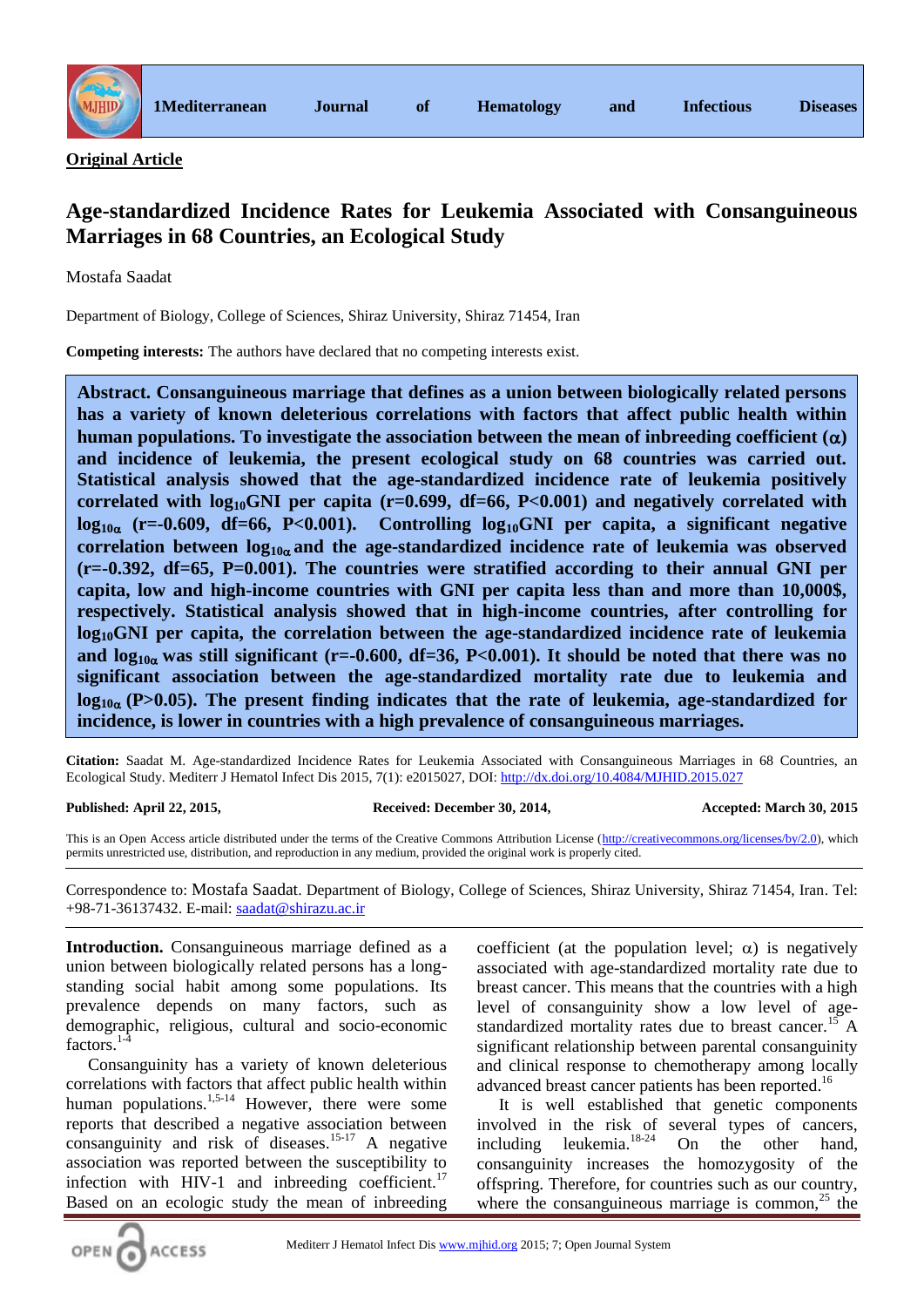association between consanguinity and incidence of leukemia or mortality due to leukemia is highly important for public health programs. Therefore, the present ecological study was carried out.

## **Materials and Methods.**

*Data collection.* The age-standardized rate is the number of new cases or deaths per 100,000 persons per year. An age-standardized rate is the rate that a population would have if it had a standard age structure. Standardization is necessary when comparing several populations that differ with respect to age because age has a powerful influence on the risk of cancer. Data about age-standardized incidence rates and age-standardized mortality rates for leukemia (per 100,000 persons per year) were obtained from the WHO website. $26$  The inbreeding coefficient is the probability that an individual has received both alleles of a pair from an identical ancestral. The mean of

inbreeding coefficient  $(\alpha)$  values for the countries were obtained from the website.<sup>27</sup> In the present study, we used gross national income per capita (GNI, annual; at international dollars) as a confounding factor. Data about GNI per capita for 2012 were obtained from the WHO website.<sup>28</sup> Inclusion criteria for selection of countries were based on the availability of the variables mentioned above (**Table 1**).

*Statistical analysis.* Kolmogorov-Smirnov test indicates that the GNI per capita and  $\alpha$  have an abnormal distribution (For GNI per capita: Kolmogorov-Smirnov Z-test=1.276, P=0.077; For  $\alpha$ Kolmogorov-Smirnov Z-test=2.043, P<0.001). Logarithmic transformation  $(log_{10})$  was used on GNI per capita (named  $log_{10}GNI$ ) and  $\alpha$  (named  $log_{10a}$ ), because they had skewed distributions, and the logarithmic transformations brought them closer to a normal distribution. Correlations between the variables having normal distribution or the logarithmic transformation of the variables not showing normal distribution were determined using the parametric Pearson's correlation coefficient analysis. Multiple regression analysis was carried out. Also, the partial correlation coefficient analysis was carried out. Statistical analysis was performed using SPSS (version 11.5) statistical software package. A probability of P<0.05 was considered statistically significant. All statistical tests were two-sided.

**Results. Table 1** represent the mean of inbreeding coefficients, GNI per capita; age-standardized incidence rate and age-standardized mortality rate in the study countries

There was no significant association between the age-standardized mortality rate due to leukemia and  $\log_{10a}$  before and/or after controlling for the  $\log_{10}$ GNI per capita (**Table 2**). However, it is not the same as a previous report that indicates that the age-standardized mortality rate due to breast cancer is negatively

correlated with the mean of inbreeding coefficient  $(\alpha)$ <sup>15</sup>

Statistical analysis showed that the age-standardized incidence of leukemia positively correlated with the  $log_{10}$ GNI per capita (r=0.699, df=66, P<0.001) and negatively correlated with the  $log_{10a}$  (r=-0.609, df=66, P<0.001). In multiple regression analysis, agestandardized incidence or age-standardized mortality from leukemia were used as dependent variables and  $log_{10}$ GNI and  $log_{10\alpha}$  were used as independent variables. It should be noted that logand  $log_{10a}$ GNI per capita had a significant correlation with each other (r=-  $0.531$ , df=66, P< $0.001$ ). However, the multiple regression analysis showed that there was no significant collinearity. Partial correlation analysis was carried out in order to eliminate the effect of possible confounding effect of GNI per capita on the association between the age-standardized incidence rate of leukemia and  $log_{10a}$ . After checking the  $log_{10}$ GNI pern capita, the  $log_{10\alpha}$  showed a significant negative correlation with the age-standardized incidence of leukemia (r=-0.392, df=65, P=0.001).

We noted a possible lack of reliable data from lowincome countries. Therefore, we stratified the countries according to their GNI per capita, low and high-income countries with GNI per capita less than and more than 10,000\$, respectively. Statistical analysis showed that in high-income countries, after controlling the  $log_{10}$ GNI per capita, the correlation between the agestandardized incidence rate of leukemia and  $log_{10}$  was significant (r= $-0.600$ , df=36, P<0.001).

**Discussion.** The main finding of the present study is the negative association between age-standardized incidence rate for leukemia and mean of inbreeding coefficient ( $\alpha$ ). This means that countries are having a high frequency of consanguinity, show a low level of age-standardized incidence rates for leukemia. This finding is not easy to interpret.

A significant positive association between level of inbreeding coefficient (due to consanguineous marriages) and risk of cancers (including leukemia) has been reported by some studies .<sup>29-32</sup> However, several studies had shown that countries with high consanguinity demonstrate lower age-standardized mortality rates and incidence in breast cancer,.<sup>15,33,34</sup>

It is well established that the prevalence of consanguinity is mostly present in some regions. 1,25,27,35,36 The prevalence of consanguineous marriages is remarkably higher in many Asian and African countries compared with the Western countries. On the hand, the data published by  $WHO<sup>26</sup>$ , show the estimated age-standardized incidence of leukemia in the Asian (3.9 per 100,000 persons per year) and African (3.0 per 100,000 persons per year) countries was significantly lower than in North America (8.7 per 100,000 persons per year) and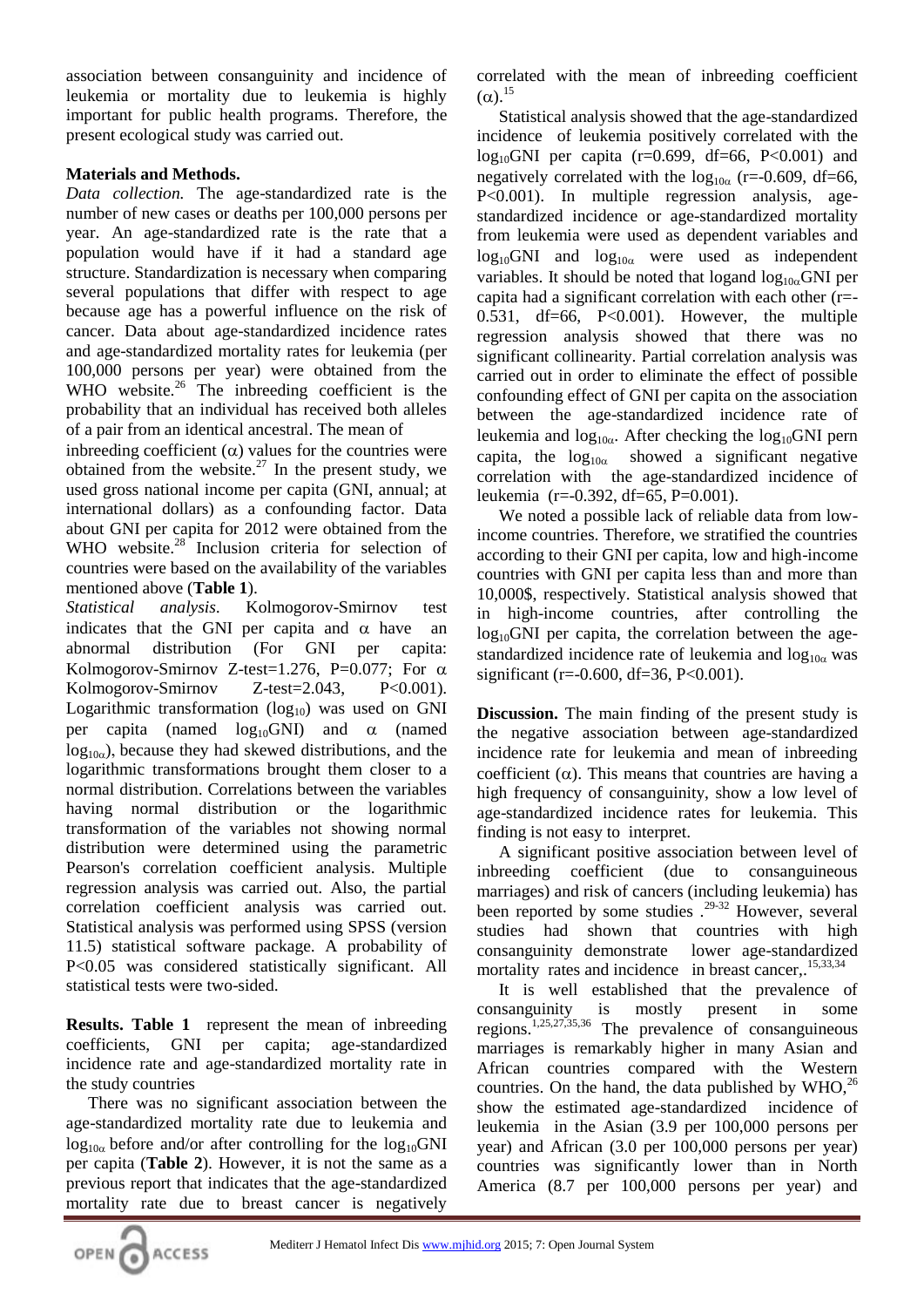| Table 1. Mean of inbreeding coefficients, GNI per capita, age-standardized incidence rate and age-standardized mortality rate in the study |  |  |  |
|--------------------------------------------------------------------------------------------------------------------------------------------|--|--|--|
| countries.                                                                                                                                 |  |  |  |

| Country                       | <b>GNI</b> per capita | $\alpha(10^{-4})$        | Age standardized incidence rate | Age standardized mortality rate |
|-------------------------------|-----------------------|--------------------------|---------------------------------|---------------------------------|
|                               |                       |                          | (per 100,000 persons per year)  | (per 100,000 persons per year)  |
| Afghanistan                   | 1560                  | 332                      | 2.3                             | 2.3                             |
| Algeria                       | 8360                  | 152                      | 4.7                             | 3.8                             |
| Argentina                     | 11730                 | 3                        | 5.1                             | 3.5                             |
| Australia                     | 43300                 | $\mathbf{1}$             | 9.4                             | 3.5                             |
| Bahrain                       | 18910                 | 165                      | 4.9                             | $2.0\,$                         |
| Bangladesh                    | 2030                  | 45                       | 1.5                             | 1.4                             |
| Belgium                       | 39860                 | 3                        | 8.3                             | 4.0                             |
| Bolivia                       | 4880                  | 3                        | 3.3                             | 2.9                             |
| <b>Brazil</b><br>Burkina Faso | 11530<br>1490         | 21<br>355                | 4.3<br>$1.1\,$                  | 3.5                             |
| Cambodia                      | 2330                  | 35                       | 5.1                             | 1.1<br>4.8                      |
| Canada                        | 42530                 | $\overline{\mathcal{A}}$ | 9.5                             | 3.6                             |
| Chile                         | 21310                 | 6                        | 4.9                             | 3.1                             |
| China                         | 9040                  | 27                       | 4.3                             | 3.6                             |
| Colombia                      | 9990                  | 12                       | 5.8                             | 4.1                             |
| Costa Rica                    | 12500                 | 11                       | 5.0                             | 4.1                             |
| Croatia                       | 20200                 | $\mathbf{1}$             | 6.3                             | 3.7                             |
| Czech Re                      | 24720                 | $\mathbf{1}$             | 5.9                             | 3.4                             |
| Ecuador                       | 9490                  | 13                       | 6.5                             | 5.0                             |
| Egypt                         | 6450                  | 94                       | 5.9                             | 5.1                             |
| El Salvador                   | 6720                  | 14                       | 5.8                             | 4.7                             |
| France                        | 36720                 | $\overline{c}$           | 8.0                             | 3.7                             |
| Guinea                        | 970                   | 131                      | 1.4                             | 1.3                             |
| Honduras                      | 3880                  | 11                       | 4.8                             | 4.3                             |
| Hungary                       | 20710                 | $\mathbf{1}$             | 6.8                             | 4.0                             |
| India                         | 3910                  | 238                      | 2.8                             | 2.3                             |
| Indonesia                     | 4730                  | 95                       | 4.3                             | 3.7                             |
| Iran                          | 10250                 | 185                      | 5.8                             | 4.6                             |
| Iraq                          | 4230                  | 225                      | 6.8                             | 6.5                             |
| Ireland                       | 35670                 | $\mathbf{1}$             | 9.4                             | 3.4                             |
| Italy                         | 32920                 | $\overline{4}$           | 7.7                             | 3.9                             |
| Japan                         | 36300                 | 13                       | 4.3                             | 2.7                             |
| Jordan                        | 5980                  | 200                      | 6.1                             | 5.1                             |
| Kuwait                        | 47770                 | 205                      | 6.5                             | 3.5                             |
| Lebanon                       | 14160                 | 91                       | $7.0\,$                         | 5.1                             |
| Libya                         | 17430                 | 209                      | 5.1                             | 3.7                             |
| Malaysia                      | 16270                 | 47                       | 4.7                             | 4.0                             |
| Mexico                        | 16450                 | 1                        | 5.6                             | 3.7                             |
| Mongolia                      | 5020                  | 63                       | 1.5                             | $1.1\,$                         |
| Morocco                       | 5060                  | 89                       | 3.0                             | 3.5                             |
| Netherland                    | 43510                 | 1                        | 6.9                             | 3.4                             |
| Nigeria                       | 2450                  | 242                      | 1.5                             | 1.4                             |
| Norway                        | 66960                 | $\overline{c}$           | 7.8                             | 2.9                             |
| Oman                          | 25320                 | 169                      | 5.0                             | 4.3                             |
| Pakistan                      | 2880                  | 282                      | 2.8                             | 2.6                             |
| Panama                        | 15150                 | 6                        | 5.6                             | 3.8                             |
| Peru                          | 10090                 | 16                       | 4.7                             | 3.6                             |
| Philippine                    | 4380                  | 3                        | 4.7                             | 3.9                             |
| Portugal                      | 24770                 | 9                        | 6.8                             | 3.2                             |
| Qatar                         | 80470                 | 271                      | 4.9<br>3.8                      | 3.4                             |
| Saudi Arabia                  | 30160<br>60110        | 223<br>$20\,$            | $6.0\,$                         | 2.8<br>3.0                      |
| Singapore<br>Slovakia         | 24770                 | $\mathbf{1}$             | 8.6                             | 3.8                             |
| South Africa                  | 11010                 | 16                       | 3.3                             | 3.0                             |
| Spain                         | 31670                 | 6                        | 6.5                             | 3.0                             |
| Sri Lank                      | 6030                  | 92                       | 4.7                             | 3.7                             |
| Sudan                         | 2070                  | 197                      | 4.5                             | 4.3                             |
| Sweden                        | 43980                 | 3                        | 7.1                             | 3.2                             |
| Syrian Arabia                 | 5120                  | 236                      | 6.4                             | 5.7                             |
| Tanzania                      | 1560                  | 236                      | 1.2                             | 1.1                             |
| Tunisia                       | 9210                  | 213                      | 4.0                             | 3.0                             |
| Turkey                        | 18190                 | 74                       | 5.8                             | 4.6                             |
| <b>UAE</b>                    | 41550                 | 223                      | 3.7                             | 2.3                             |
| UK                            | 37340                 | $\overline{c}$           | 7.5                             | 3.2                             |
| Uruguay                       | 15310                 | 9                        | 5.8                             | 4.0                             |
| <b>USA</b>                    | 52610                 | $\mathbf{1}$             | 8.6                             | 4.2                             |
| Venezuela                     | 12920                 | 7                        | 4.0                             | $3.0\,$                         |
| Yemen                         | 2310                  | 215                      | 5.6                             | 5.3                             |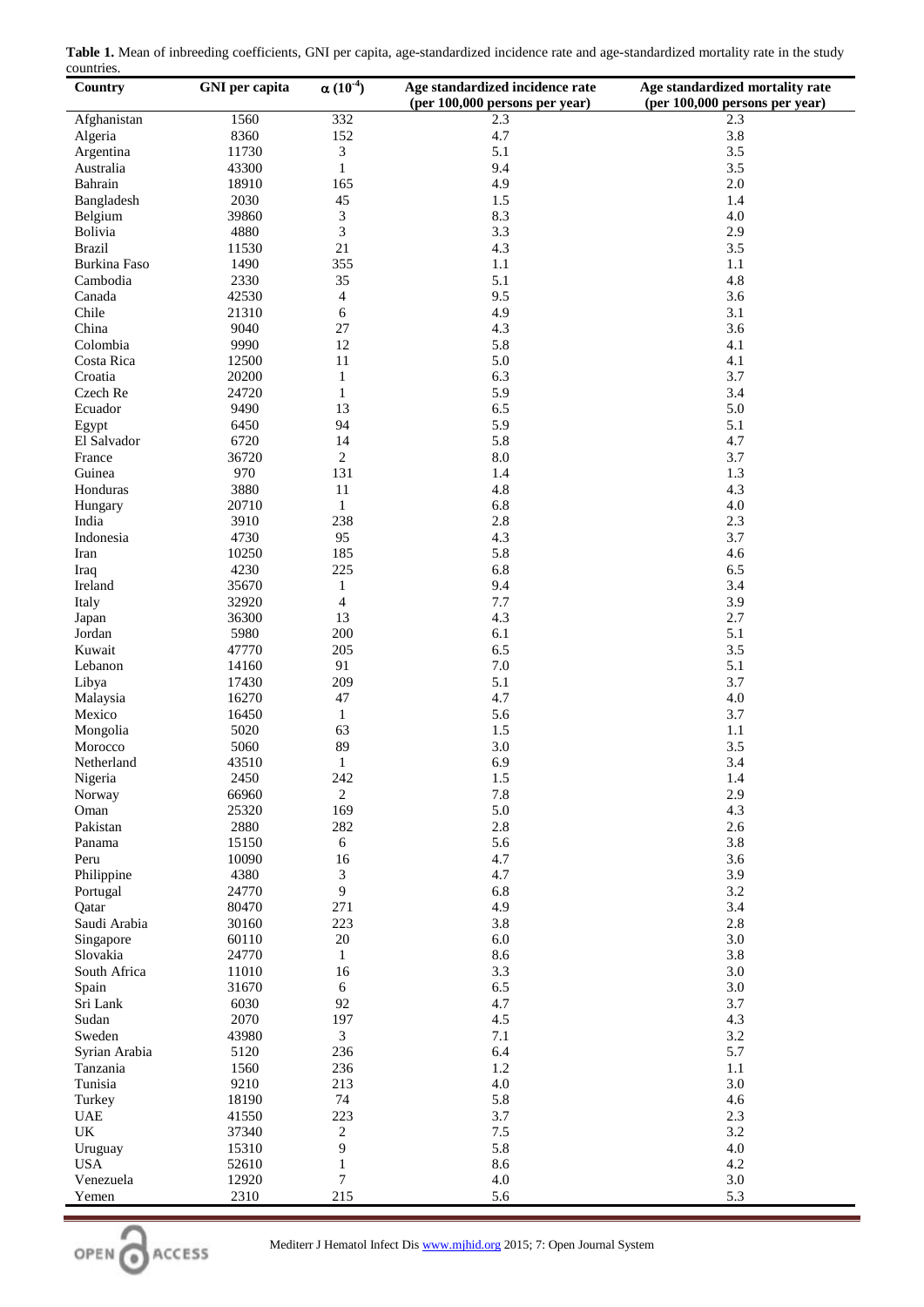**Table 2.** Correlation coefficients between age-standardized rates (ASR) for incidence of leukemia and mortality due to leukemia and study variables.

| Variables                 | df | <b>ASR</b> for incidence |         | <b>ASR</b> for mortality |       |
|---------------------------|----|--------------------------|---------|--------------------------|-------|
|                           |    |                          |         |                          |       |
| $Log_{10}$ GNI per capita | 66 | 0.699                    | < 0.001 | 0.142                    | 0.246 |
| Log <sub>10</sub> α       | 66 | $-0.609$                 | < 0.001 | $-0.099$                 | 0.420 |
| $Log_{10}\alpha *$        | 65 | $-0.392$                 | 0.001   | $-0.028$                 | 0.819 |
| $Log_{10}\alpha$ **       | 36 | $-0.600$                 | < 0.001 | $-0.069$                 | 0.682 |

\* After controlling for  $Log_{10}GNI$  per capita

\*\* After controlling for  $Log_{10}$ GNI per capita in countries having GNI per capita at least 10,000 \$

European countries (7.0 per 100,000 persons per year). At present, it is very difficult to establish how much the

consanguinity, high in Eastern countries, contributes to this difference or if this reflects only ethnic and environmental factors.

We know that there are several types of leukemia and genetic elements involved in the pathogenesis of each type might be differing from the other types.<sup>18-24</sup>

#### **References:**

- 1. Bittles AH. Consanguinity and its relevance to clinical genetics. Clin Genet 2001;60: 89-98. [http://dx.doi.org/10.1034/j.1399-](http://dx.doi.org/10.1034/j.1399-0004.2001.600201.x) [0004.2001.600201.x](http://dx.doi.org/10.1034/j.1399-0004.2001.600201.x) PMid:11553039
- 2. Akrami SM, Osati Z. Is consanguineous marriage religiously encouraged? Islamic and Iranian considerations. J Biosoc Sci 2007;39:313-6. <http://dx.doi.org/10.1017/S0021932006001684> PMid:17059617
- 3. Saadat M. Consanguineous marriages in Iranian folktales. Community Genet 2007;10: 38-40. <http://dx.doi.org/10.1159/000096280>PMid:17167249
- 4. Saadat M. Is consanguineous marriage historically encouraged? J Biosoc Sci 2008;40: 153-4. <http://dx.doi.org/10.1017/S0021932007002416>PMid:18303588
- 5. Kelmemi W, Chelly I, Kharrat M, Chaabouni-Bouhamed H. Consanguinity and homozygosity among Tunisian patients with an autosomal recessive disorder. J Biosoc Sci 2015;29:1-9. <http://dx.doi.org/10.1017/S002193201400056X>PMid:25630711
- 6. Saadat M, Zendeh-Bodi Z. Correlation between incidences of selfinflicted burns and means of inbreeding coefficients, an ecologic study. Ann Epidemiol 2006;16:708-11. <http://dx.doi.org/10.1016/j.annepidem.2005.12.006> PMid:16549366
- 7. Saadat M. Consanguinity and national IQ scores. J Epidemiol Community Health 2008;62:566-7. <http://dx.doi.org/10.1136/jech.2007.069021>PMid:18477759
- 8. Chaman R, Gholami Taramsari M, Khosravi A, Amiri M, Holakouie Naieni K, Yunesian M. Consanguinity and neonatal death: a nested case-control study. J Family Reprod Health. 2014;8:189-93. PMid:25530772 PMCid:PMC4266791
- 9. Nafissi S, Ansari-Lari M, Saadat M. Effect of inbreeding on weight gain of offspring from birth to 12 months after birth: a study from<br>Iran. J Biosoc Sci 2010:42:195-200. Iran. J Biosoc Sci 2010;42:195-200. <http://dx.doi.org/10.1017/S0021932009990393>PMid:19852867
- 10. Saadat M, Vakili-Ghartavol R. Parental consanguinity and susceptibility to drug abuse among offspring, a case-control study. Psychiatry Res 2010:180:57-9. <http://dx.doi.org/10.1016/j.psychres.2010.04.040>PMid:20488549
- 11. Anvar Z, Namavar-Jahromi B, Saadat M. Association between consanguineous marriages and risk of pre-eclampsia. Arch Gynecol Obstet 2011;283 Suppl 1:5-7. [http://dx.doi.org/10.1007/s00404-](http://dx.doi.org/10.1007/s00404-010-1528-8) [010-1528-8](http://dx.doi.org/10.1007/s00404-010-1528-8) PMid:20517614
- 12. Nafissi S, Ansari-Lari M, Saadat M. Parental consanguineous marriages and age at onset of schizophrenia. Schizophr Res 2011;126:298-9. http://dx.doi.org/10.1016/j.schres.2010.11.029 PMid:21185696
- 13. Saadat M. Association between healthy life expectancy at birth and consanguineous marriages in 63 countries. J Biosoc Sci 2011;43:475-80. <http://dx.doi.org/10.1017/S0021932011000034> PMid:21306664
- 14. Saadat M. Influence of parental consanguineous marriages on age

However, for estimating the age-standardized incidence and mortality rates, all of leukemia types were pooled.

The present study is an ecological study. Other studies (such as case-control and cohort studies) are necessary for concluding that a large proportion of death could attribute to inbreeding due, in several countries, to the high prevalence of consanguinity.

> at onset of bipolar disorder. Psychiatry Res 2012;198:327-8. <http://dx.doi.org/10.1016/j.psychres.2012.01.013>PMid:22417937

- 15. Saadat M, Saadat I. Correlation between consanguineous marriages and age-standardized mortality rate due to breast cancer, an ecologic study. Breast Cancer Res Treat 2010;121:795-7. <http://dx.doi.org/10.1007/s10549-009-0711-8>PMid:20052537
- 16. Saadat M, Khalili M, Omidvari S, Ansari-Lari M. Parental consanguineous marriages and clinical response to chemotherapy in locally advanced breast cancer patients. Cancer Lett 2011;302:109-12. <http://dx.doi.org/10.1016/j.canlet.2010.12.017> PMid:21227572
- 17. Rajaei M, Saadat M. Association between inbreeding coefficient and susceptibility to HIV-1 infection, a case-control study. Germs 2013;3:122-5. <http://dx.doi.org/10.11599/germs.2013.1046> PMid:24432296 PMCid:PMC3882852
- 18. Enciso-Mora V, Hosking FJ, Sheridan E, Kinsey SE, Lightfoot T, Roman E, Irving JA, Tomlinson IP, Allan JM, Taylor M, Greaves M, Houlston RS. Common genetic variation contributes significantly to the risk of childhood B-cell precursor acute lymphoblastic leukemia. Leukemia 2012;26:2212-5. <http://dx.doi.org/10.1038/leu.2012.89> PMid:22456626
- 19. Lan Q, Au WY, Chanock S, Tse J, Wong KF, Shen M, Siu LP, Yuenger J, Yeager M, Hosgood HD 3rd, Purdue MP, Liang R, Rothman N. Genetic susceptibility for chronic lymphocytic leukemia among Chinese in Hong Kong. Eur J Haematol 2010; 85:492-5. http://dx.doi.org/10.1111/j.1600-0609.2010.01518.x PMid:20731705 PMCid:PMC2980583
- 20. Crowther-Swanepoel D, Qureshi M, Dyer MJ, Matutes E, Dearden C, Catovsky D, Houlston RS. Genetic variation in CXCR4 and risk of chronic lymphocytic leukemia. Blood 2009;114:4843-6. <http://dx.doi.org/10.1182/blood-2009-07-235184>PMid:19812382
- 21. Ng D, Toure O, Wei MH, Arthur DC, Abbasi F, Fontaine L, Marti GE, Fraumeni JF Jr, Goldin LR, Caporaso N, Toro JR. Identification of a novel chromosome region, 13q21.33-q22.2, for susceptibility genes in familial chronic lymphocytic leukemia. Blood 2007;109:916-25. [http://dx.doi.org/10.1182/blood-2006-03-](http://dx.doi.org/10.1182/blood-2006-03-011825) [011825](http://dx.doi.org/10.1182/blood-2006-03-011825) PMid:17047154
- 22. Ng D, Marti GE, Fontaine L, Toro JR, Caporaso N, Goldin LR. High-density mapping and follow-up studies on chromosomal regions 1, 3, 6, 12, 13 and 17 in 28 families with chronic lymphocytic leukaemia. Br J Haematol 2006;133:59-61. <http://dx.doi.org/10.1111/j.1365-2141.2006.05972.x>
- 23. Sellick GS, Webb EL, Allinson R, Matutes E, Dyer MJ, Jonsson V, Langerak AW, Mauro FR, Fuller S, Wiley J, Lyttelton M, Callea V, Yuille M, Catovsky D, Houlston RS. A high-density SNP genomewide linkage scan for chronic lymphocytic leukemiasusceptibility loci. Am J Hum Genet 2005;77:420-9. <http://dx.doi.org/10.1086/444472> PMid:16080117 PMCid:PMC1226207
- 24. Goldin LR, Ishibe N, Sgambati M, Marti GE, Fontaine L, Lee MP,